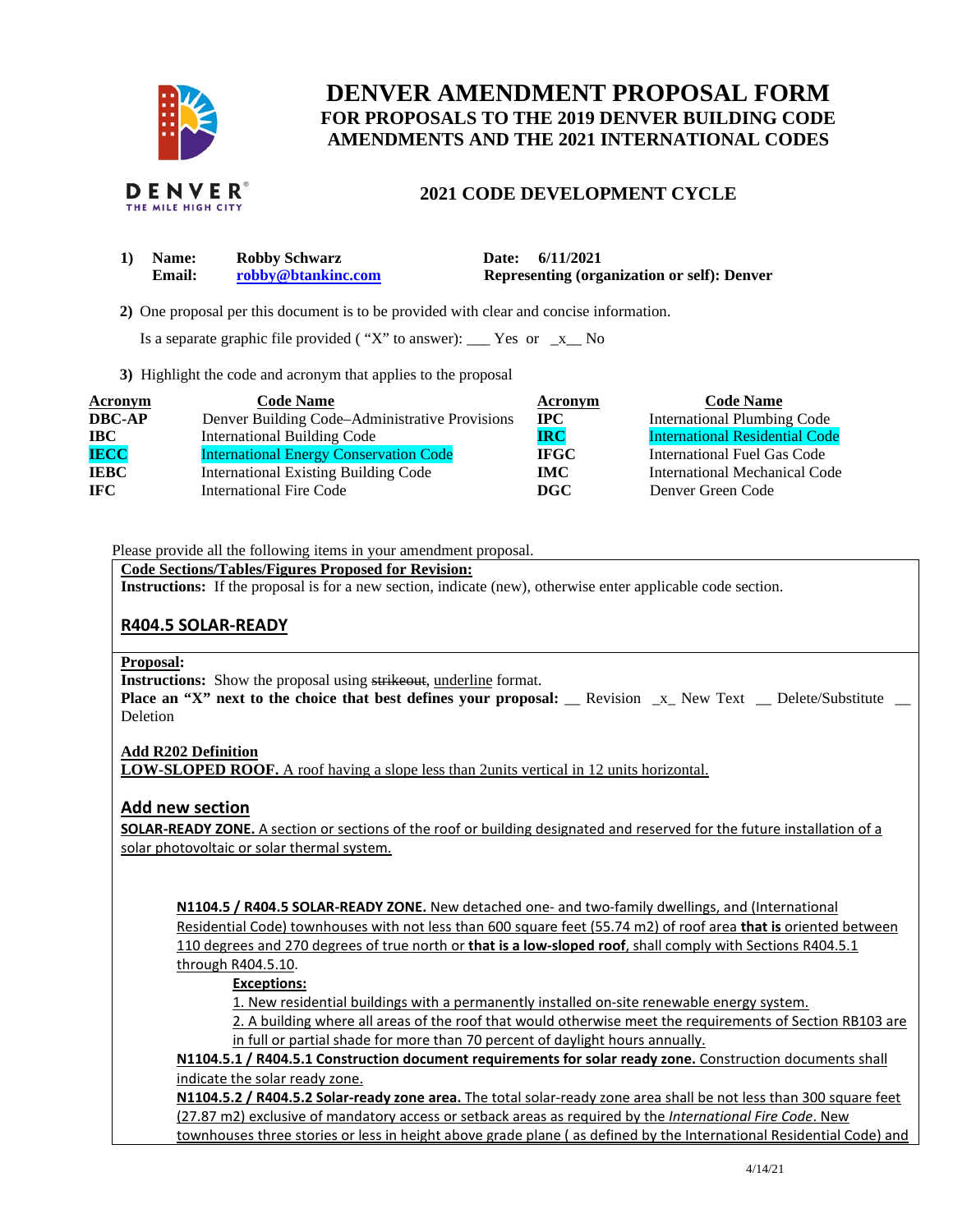with a total floor area less than or equal to 2,000 square feet (185.8 m2) per dwelling shall have a solar-ready zone area of not less than 150 square feet (13.94 m2). The solar-ready zone shall be composed of areas not less than 5 feet (1524 mm) in width and not less than 80 square feet (7.44 m2) exclusive of access or setback areas as required by the *International Fire Code*.

**N1104.5.3 / R404.5.3 Obstructions.** Solar-ready zones shall be free from obstructions, including but not limited to vents, chimneys, and roof-mounted equipment.

**N1104.5.4 / R404.5.4 Shading.** The solar-ready zone shall be set back from any existing or new permanently affixed object on the building or site that is located south, east or west of the solar zone a distance not less than two times the object's height above the nearest point on the roof surface. Such objects include, but are not limited to, taller portions of the building itself, parapets, chimneys, antennas, signage, rooftop equipment, trees and roof plantings. **N1104.5.5 / R404.5.5 Capped roof penetration sleeve.** A capped roof penetration sleeve shall be provided adjacent to a solar-ready zone located on a roof slope of not greater than 1 unit vertical in 12 units horizontal (8-percent slope). The capped roof penetration sleeve shall be sized to accommodate the future photovoltaic system conduit but shall have an inside diameter of not less than 1**-**1/4 inches (32 mm).

**N1104.5.6 / R404.5.6 Electrical Conduit:** Install a minimum one-inch metal conduit for future PV system wiring below the capped roof penetration sleeve in the attic to the designated inverter location. The conduit shall be clearly labeled as a Solar ready component indicating its purpose and intended use and shall be capped on both ends. The conduit run shall be identified on construction documents.

**Exception:** If roof design is such that all conduit is run on the outside elevation of the house to the solar ready zone, then caped roof penetration is not required and only conduit future location shall be required on the construction documents.

**N1104.5.7 / R404.5.7 Roof load documentation.** The structural design loads for roof dead load and roof live load shall be clearly indicated on the construction documents.

**N1104.5.8 / R404.5.8 Interconnection pathway.** Construction documents shall indicate pathways for routing of conduit or plumbing from the solar-ready zone to the electrical service panel or service hot water system. All conduit shall be run to the right-hand side of the electrical service panel.

**N1104.5.9 / R404.5.9 Electrical reserved space.** The electrical panel shall have a reserved space to allow installation of a two- or three-pole circuit breaker for future solar electric installation. The reserved space shall be labeled "For Future Solar Electric." The reserved space shall be positioned at the opposite (load) end from the input feeder location or main circuit location.

**N1104.5.10 / R404.5.10 Construction documentation certificate.** A permanent certificate, indicating the solarready zone and other requirements of this section, shall be posted near the electrical distribution panel, water heater or other conspicuous location by the builder or registered design professional.

**Supporting Information (Required):** 

- The Purpose of this proposal is to move the Solar Ready Appendix RB to the main body of the code as a requirement
- One objective of the city of Denver's 2021 IECC adoption is to ensure that all new construction under the new code is ready for electrification when the time is appropriate. The possible addition of onsite power production largely services that goal and the greater 2030 goal of the city to get to zero energy homes. This proposal outlines what is needed to be considered ready to install solar renewables after the certificate of occupancy has been issued.

**Bibliography and Access to Materials** (as needed when substantiating material is associated with the amendment proposal):

**Other Regulations Proposed to be Affected** 

**\*For proposals to delete content from the 2019 Denver Green Code in conjunction with adding it to other mandatory Denver codes and/or regulations, only.**

Please identify which other mandatory codes or regulations are suggested to be updated (if any) to accept relocated content.